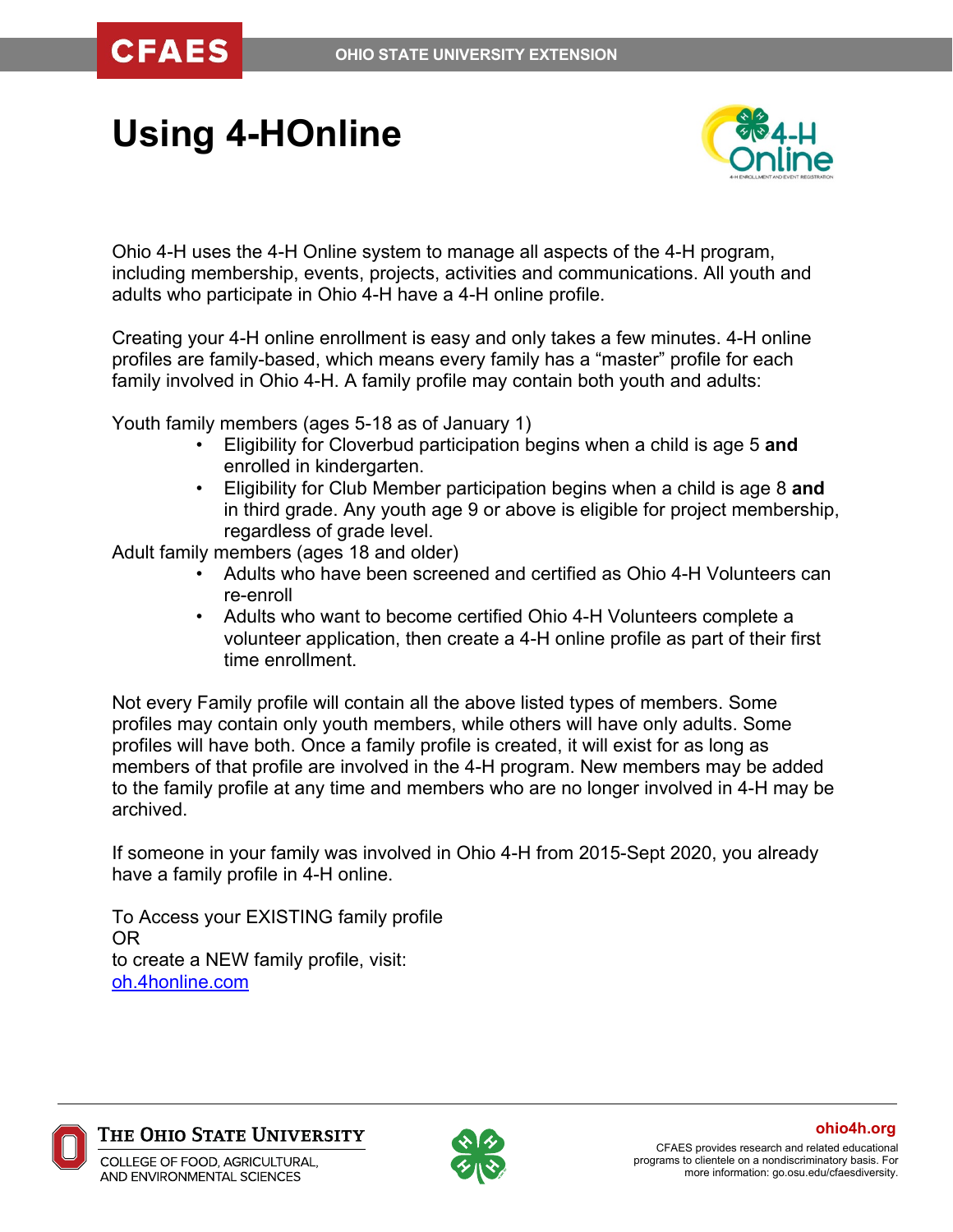# **New 4-H Family Enrollment Guide**

This guide will help you enroll for the first time in Ohio 4-H.

## **Step 1: Visit: [oh.4honline.com](https://v2.4honline.com/#/user/sign-in)**

- Mozilla Firefox and Google Chrome are the recommended browsers. Please do not use Internet Explorer.
- Select the option "Don't have an account?"
- Select Ohio as your state and then "Ohio 4-H Youth Development"
- Select your county from the drop-down menu.
- Enter an email address, phone number and create a password
	- o Note: The email address that you use will be used by all members of your family to log into 4-HOnline in the future.
- Enter your address, city, state and postal code.

|          | <b>OO</b> 4-H                          |
|----------|----------------------------------------|
|          | 4-H ENROLL MENT AND EVENT REGISTRATION |
|          |                                        |
| Email    |                                        |
| Password |                                        |
|          | Sign in                                |
|          |                                        |
|          | Don't have an account?                 |
|          |                                        |

# **Step 2: Build Your Member Profile**

• Begin building the first member's profile by choosing "add new member" and selecting "4-H" as the program you would like to join.

|                |           | <b>Add Member</b>                     |                    |
|----------------|-----------|---------------------------------------|--------------------|
| P              | $\bullet$ | $\sqrt{3}$                            | $\left( 4 \right)$ |
| Join a Program | Profile   | About You                             | Participation      |
|                |           | Which program would you like to join? |                    |
| $4-H$          |           |                                       |                    |
| <b>FFA</b>     |           |                                       |                    |
|                | Cancel    | <b>Next</b>                           |                    |

Select "Next" and continue through the rest of the questions, entering all of the required member information including name and birthdate. Select the option "I want to join 4-H as a new or returning member." Then select *"Finish".*



The Ohio State University



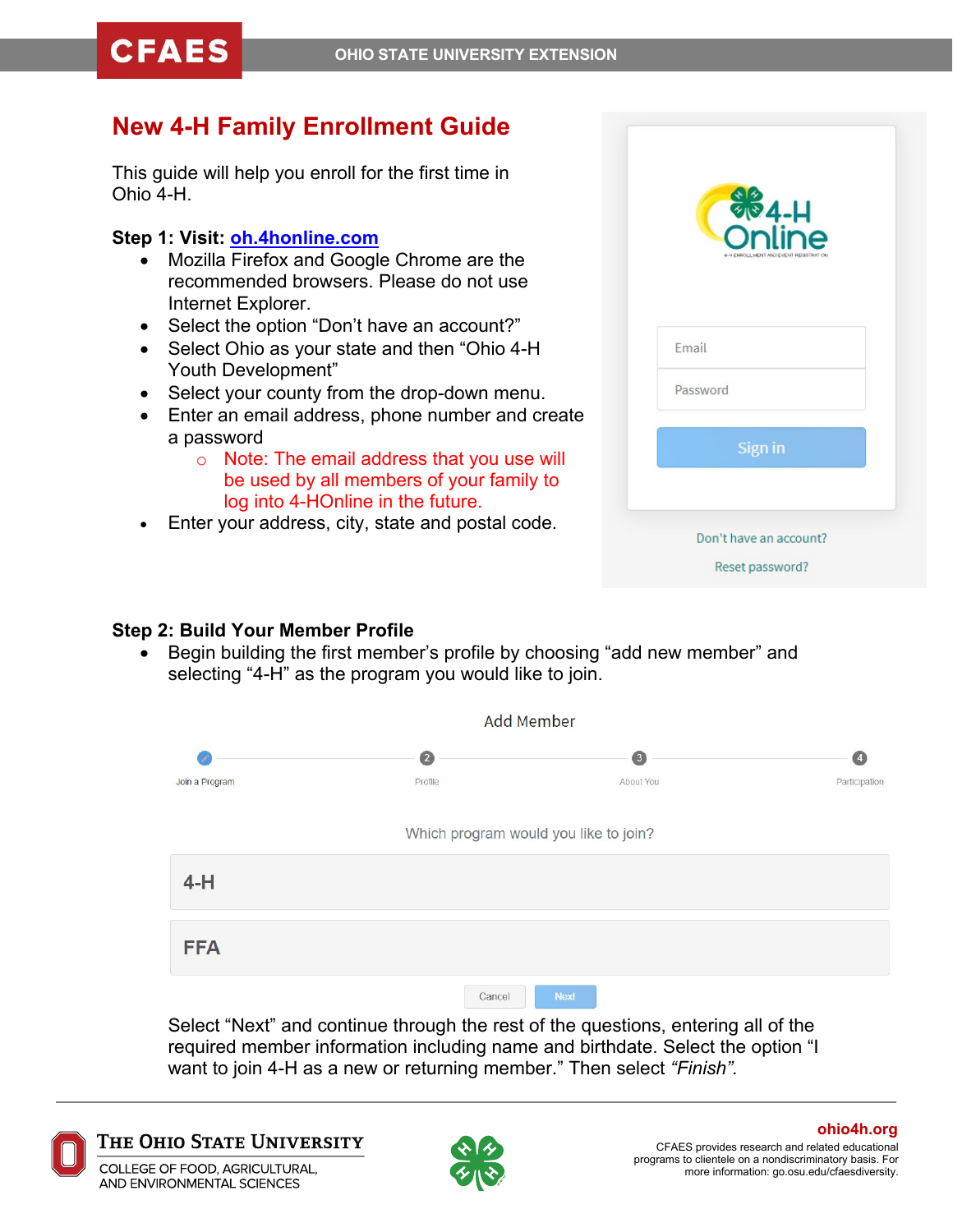#### **Step 3: Select Your Club(s)**

- Select your 4-H Club(s) for this year by choosing the *"Select Club"* button.
- Verify that the county is correct at the top of the pop-up window and select the club(s) by selecting *"Add"* next to the club name.

|              | $\overline{2}$                                                           | $\overline{\mathbf{3}}$ | $\overline{4}$ | $\overline{\mathbf{5}}$ |
|--------------|--------------------------------------------------------------------------|-------------------------|----------------|-------------------------|
| <b>Clubs</b> | Projects                                                                 | Questions               | Consents       | Confirm                 |
|              | <b>Clubs</b>                                                             |                         | Fees           | Ъ                       |
|              |                                                                          |                         | Total:         | \$0.00                  |
|              | <b>CLUB MEMBERSHIP</b>                                                   |                         |                |                         |
|              | Please list all the Clubs of which you are a member this year.           |                         |                |                         |
|              | If you are unsure of your club's name, please contact your Club Advisor. |                         |                |                         |
|              | <b>Select Clubs</b>                                                      |                         |                |                         |
|              |                                                                          |                         |                |                         |
|              |                                                                          |                         |                |                         |

**Step 4: Select Your Project(s)** Select your 4-H projects(s) for this year by choosing the *"Select Projects"* button. Then select the projects from the list by clicking the "*Add"* button next to the project name.





The Ohio State University

COLLEGE OF FOOD, AGRICULTURAL, AND ENVIRONMENTAL SCIENCES



CFAES provides research and related educational programs to clientele on a nondiscriminatory basis. For more information: go.osu.edu/cfaesdiversity. **ohio4h.org**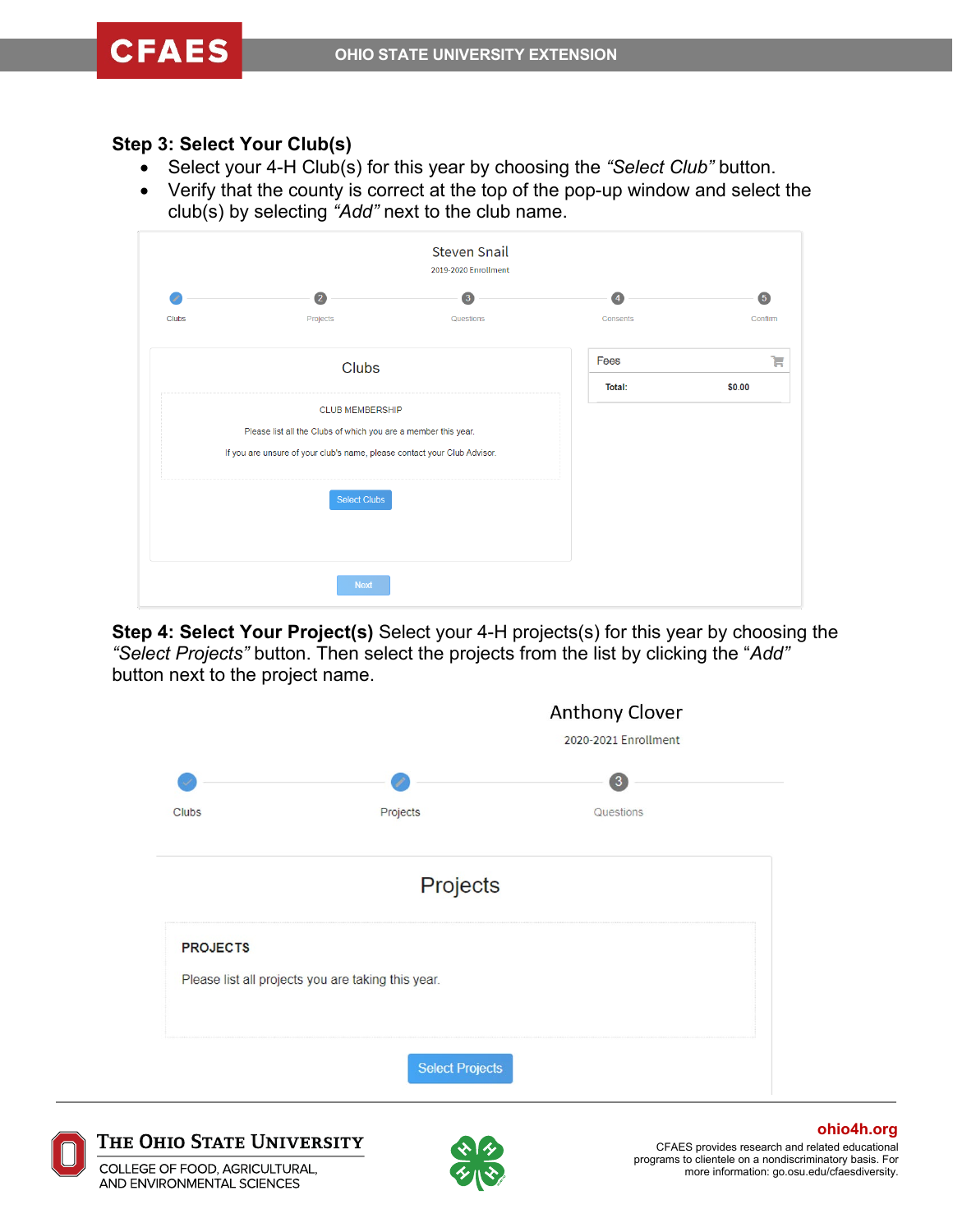# **CFAES**

- Select all of the projects for this year before submitting your enrollment. If you need to make changes to your projects after submitting your enrollment, you will have to contact the Extension office to request a change.
- If you are enrolling in projects for more than one club, you will want to verify that you have selected the correct club at the top of the project pop-up window.
- If you select a horse project, a shooting sports project, or a dog project, you will be automatically prompted to electronically sign the appropriate project consents for those projects. Type your names in the boxes to affirm your agreement.
- Cloverbud members should select project number 710, Cloverbud Activities.

### **Step 5: Continue Enrollment Questions**

• Select the "*Show Questions*" button and complete the additional "About You" questions. Complete all of the required fields as indicated and click *Next*.

| Steven Snail<br>2019-2020 Enrollment |                                        |           |                |         |
|--------------------------------------|----------------------------------------|-----------|----------------|---------|
|                                      |                                        |           | $\overline{4}$ | 5       |
| <b>Clubs</b>                         | Projects                               | Questions | Consents       | Confirm |
| <b>About You</b>                     |                                        |           | Fees           | ٦.,     |
| Gender required                      |                                        |           | <b>Total:</b>  | \$0.00  |
| Male                                 |                                        |           | $\checkmark$   |         |
| Grade required                       |                                        |           |                |         |
| $\overline{7}$                       |                                        |           | $\checkmark$   |         |
| Demographics                         |                                        |           |                |         |
| Residence required                   |                                        |           |                |         |
|                                      | Town, City or Suburbs 10,000 To 50,000 |           | $\checkmark$   |         |

### **Step 6: Review and Sign Consent Forms**

• Affirm that you agree to the Code of Conduct, the General Permission statement, and the Photo Release. Both the member and a parent/guardian names should be typed into the boxes and click on the agreement buttons.

### **Step 7: Review Enrollment**

- Review your enrollment and select submit.
	- o Remember, do not hit submit until you are sure that you have selected all of your projects for this year.



The Ohio State University

COLLEGE OF FOOD, AGRICULTURAL, AND ENVIRONMENTAL SCIENCES